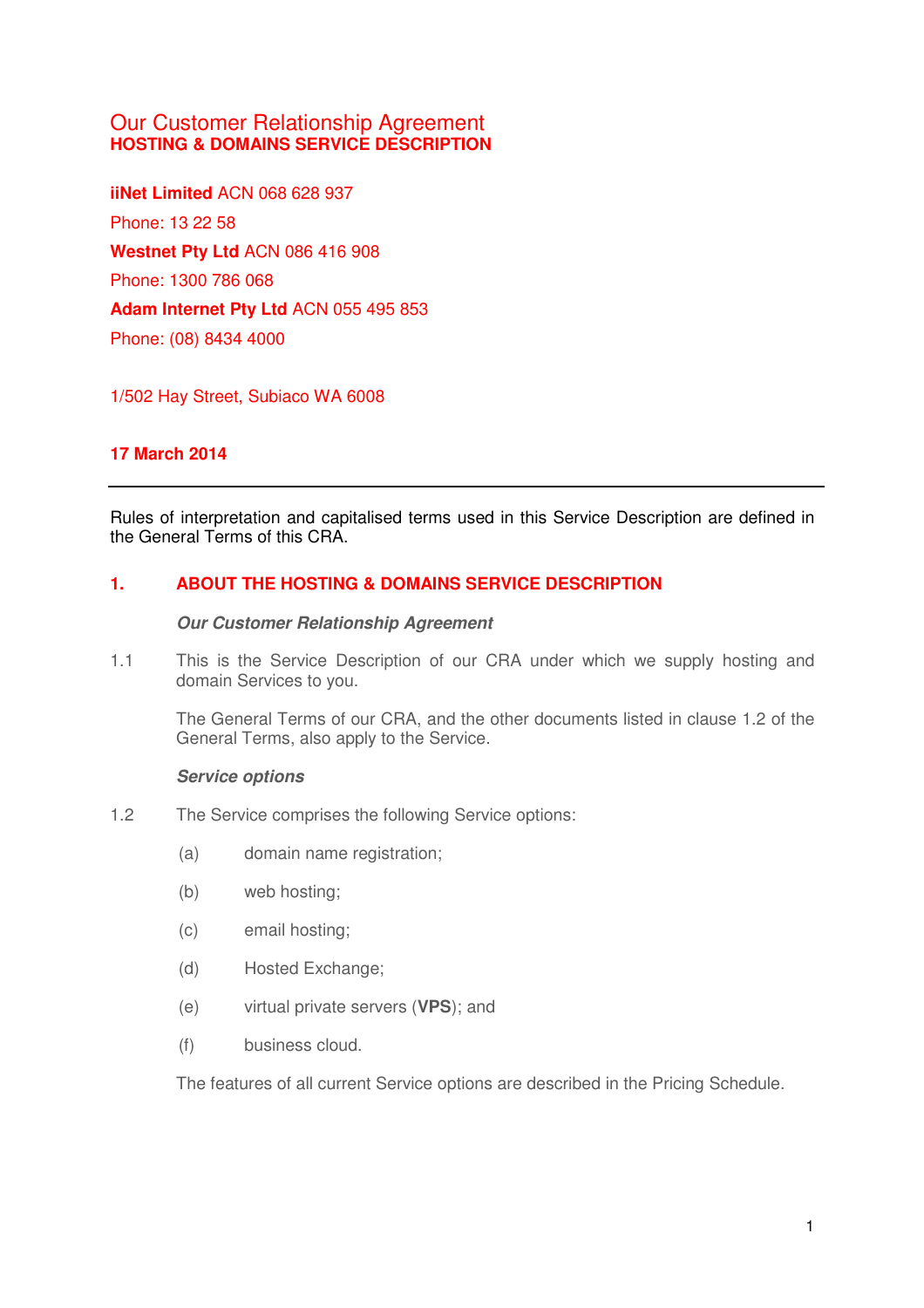## <span id="page-1-0"></span>**2. DOMAIN NAME REGISTRATION**

#### **Registration**

- 2.1 If you request that we register a domain name or sub-domain name on your behalf, we will apply to register the domain name via our automated system on a first come, first served basis in accordance with the rules and policies of our chosen registrar.
- 2.2 We reserve the right to refuse registration, re-delegation and/or hosting of any domain name or sub-domain that we consider to be offensive, defamatory, illegal or otherwise inappropriate at any time.
- 2.3 You agree that your personal information, or if you are a company personal information of relevant individuals from your company, relating to the domain name will be listed in the public registry for your domain name.
- 2.4 You must ensure that your requested domain name and application details comply with the requirements of our chosen registrar.
- 2.5 The registration and ongoing use of the domain name is subject to the requirements of the relevant registrar. You are responsible for ensuring that you are aware of those requirements and comply with them.
- 2.6 We are not responsible for any use of any domain name by you. We will not take part in any dispute between you and any third party regarding a domain name.

## **Availability**

- 2.7 We do not represent or warrant to you the availability of any domain name. You irrevocably waive all rights and claims that you may have against us if a domain name is not available or cannot be registered for any other reason.
- 2.8 If a domain name is not available or cannot be registered for any reason, you agree that any administration charge paid by you to us for applying to register the applicable domain name will not be refunded to you.

## **Re-delegation**

- 2.9 If you request the re-delegation of a domain name, you warrant that either:
	- (a) you are the legal owner of the domain name; or
	- (b) you have the authority of the owner of the domain name to request the redelegation.

#### **Renewal**

- 2.10 If we register a domain name on your behalf, we will renew that domain name at your request if:
	- (a) the domain name is an open .au domain name (i.e. any .com.au, .net.au, .org.au, .asn.au, or .id.au domain name) where Connect West is the registrar;
	- (b) the domain name is a gTLD domain name (i.e. any .com, .net, .org, .biz or .info domain) where Melbourne IT or DistributeIT is the registrar; or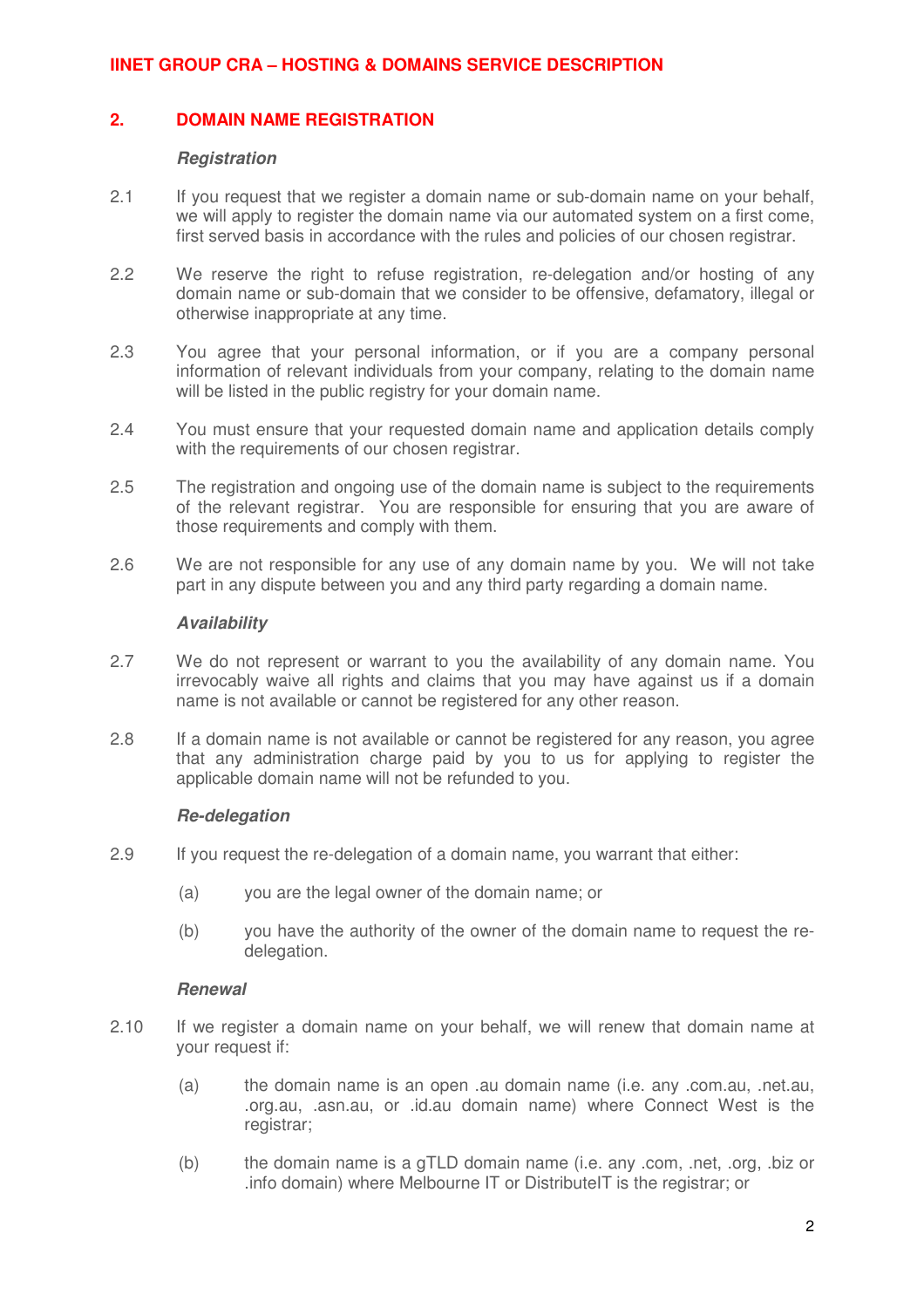- (c) the domain name is a co.nz domain that has been registered through Domainz Limited.
- 2.11 If your domain name is hosted by us but does not fall into one of the categories in clause [2.10](#page-1-0) above, then we will not renew your domain name on your behalf. It will be your responsibility to renew the domain name.
- 2.12 If we register, renew or re-delegate a domain name on your behalf, we will notify you of the amount payable and the payment due date. If we do not receive payment of that amount by the due date we reserve the right to cancel the domain name and all other associated services.
- 2.13 We are not liable to you for any loss, cost, liability or damage suffered or incurred by you in relation to the expiry of a domain name.

## **3. EMAIL HOSTING**

3.1 If you request that we provide you with our email hosting service, we will do so on the terms set out in this clause 3.

# **Use of the email hosting service**

- 3.2 We will provision the initial environment. You are responsible for the administration of all other aspects of your email service.
- 3.3 Each mailbox may only be accessed by one natural person. You must not allow multiple people to simultaneously use a single mailbox.
- 3.4 You must not, and must ensure that other persons do not, use automated software to retrieve mail from a single mailbox and distribute that mail to multiple people locally.
- 3.5 You must not resell your email service without our prior written consent.
- 3.6 We will only provide technical support in relation to the email hosting service to the account holder.

#### **Spam filtering**

3.7 You acknowledge that without prior notice to you, we may filter email delivery for spam to accounts hosted by us. Due to the nature of spam filtering software, we cannot guarantee that all spam will be filtered and that all non-spam will not be filtered. You will need to monitor filtered email regularly.

## **4. HOSTED EXCHANGE**

4.1 If you request that we provide you with the Hosted Exchange service, we will do so on the terms set out in this clause 4.

#### **Use of the Hosted Exchange service**

4.2 We will provision the initial environment. You are responsible for the administration of all other aspects of your Hosted Exchange service.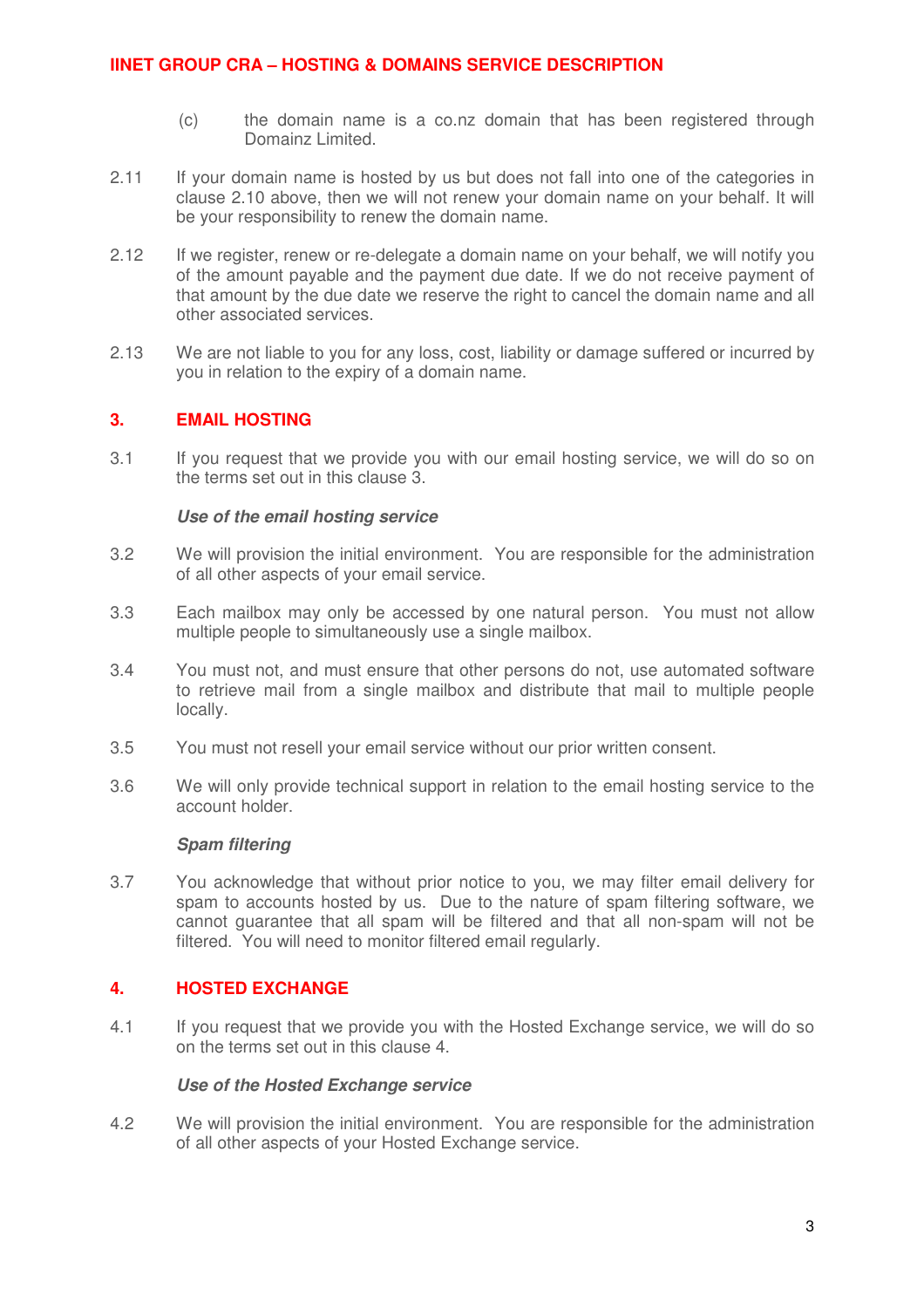- 4.3 Each mailbox may only be accessed by one natural person. You must not allow multiple people to simultaneously use a single mailbox.
- 4.4 You must not, and must ensure that other persons do not, use automated software to retrieve mail from a single mailbox and distribute that mail to multiple people locally.
- 4.5 You must not resell your email service without our prior written consent.
- 4.6 We will only provide technical support in relation to the Hosted Exchange service to the account holder.

### **Spam filtering**

4.7 You acknowledge that without prior notice to you, we may filter email delivery for spam to accounts hosted by us. Due to the nature of spam filtering software, we cannot guarantee that all spam will be filtered and that all non-spam will not be filtered. You will need to monitor filtered email regularly.

### **Memory limitations**

- 4.8 Mailbox storage capacity for each Hosted Exchange plan is set out in the Pricing Schedule. It is your responsibility to monitor the storage capacity for your individual mailboxes. Email messages that exceed the storage capacity for a particular mailbox when received may be permanently lost.
- 4.9 Individual email messages that exceed 30MB (including attachments) may be permanently lost.

#### **Deleted items retention**

4.10 You will be able to recover deleted email messages (other than email messages that have been permanently deleted) for a period of 7 days from the day the message was deleted.

## **Billing**

- 4.11 You will be charged a recurring monthly fee for your Hosted Exchange service based on the number of active mailboxes connected to your service. Mailboxes that are active for only a portion of the relevant billing period will be charged on a prorata basis.
- 4.12 You are responsible for the creation and deletion of mailboxes. Charges will apply for every active mailbox created via the control panel for your Hosting Exchange service. You must take reasonable care to ensure that your account details are kept secure to prevent unauthorised creation, modification and deletion of mailboxes.

## **5. VIRTUAL PRIVATE SERVERS (VPS) AND BUSINESS CLOUD**

5.1 Unless purchased from us as part of the Service, you must ensure all components of your VPS and/or business cloud Service are patched regularly and appropriate virus scanning and removal tools are installed and operational. You will be liable for the cost of mitigating or eradicating any viruses found on your VPS and/or business cloud Service that have not been introduced by us or our Suppliers.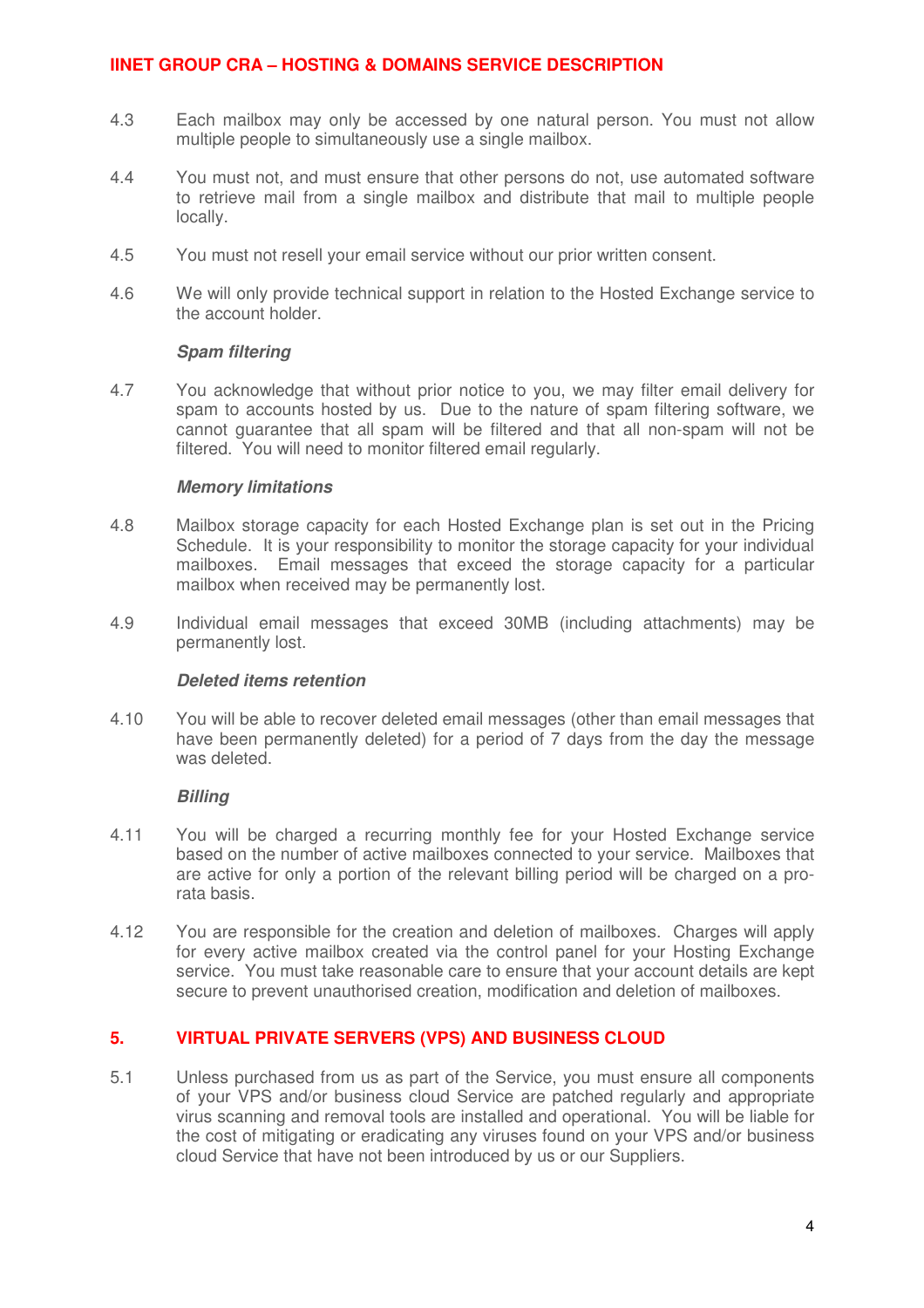5.2 You are responsible for all content and data contained within websites or applications hosted as part of your VPS and/or business cloud Service.

## **6. BACK UP**

6.1 You are responsible for keeping a copy of all content and data stored by you in connection with the Service. We are not responsible for any loss, corruption or recovery of any data stored in connection with the Service.

## **7. SYSTEM AND NETWORK SECURITY**

- 7.1 You must not, and must not allow any other person to, interfere with the security of our systems, networks, software or infrastructure, including by:
	- (a) accessing data unlawfully or without consent;
	- (b) attempting to probe, scan or test the vulnerability of a system or network or to breach security or authentication measures;
	- (c) attempting to interfere with service to any user, host or network, including, without limitation, via means of overloading, "flooding", "mail bombing" or "crashing";
	- (d) forging any TCP/IP packet header or any part of the header information in any e-mail or newsgroup posting; or
	- (e) taking any action in order to obtain services to which you or the other person are not entitled.
- 7.2 Without limiting any of our other rights to suspend the Service, we may immediately and without notice suspend the Service if a breach of security of your equipment results in malicious network activity originating from you.

# **8. CONTENT**

- 8.1 You are responsible for obtaining any and all necessary licences, consents, authorisations and approvals to enable you to lawfully use any intellectual property rights in connection with the Service, including (without limitation) consents in respect of any proposed domain name or other intellectual property rights being used by you.
- 8.2 All hosted content or data stored by you as part of the Service is your property and responsibility. We claim no ownership over, and assume no responsibility in respect of, any of this content or data.
- 8.3 You warrant that neither you, nor any third party you permit to use the Service, nor any third party who uses the Service through your access information (whether authorised by you or not), will use the Service for an unlawful purpose or interfere or disrupt other network users, network services or equipment. The definition of disrupt includes, but is not limited to, unsolicited advertising, falsification of identity, harassment of other users or compromising the security or integrity of passwords or network information.
- 8.4 Without limiting any of our other rights to suspend or cancel the Service, we reserve the right to suspend or cancel the Service if we become aware of a dispute between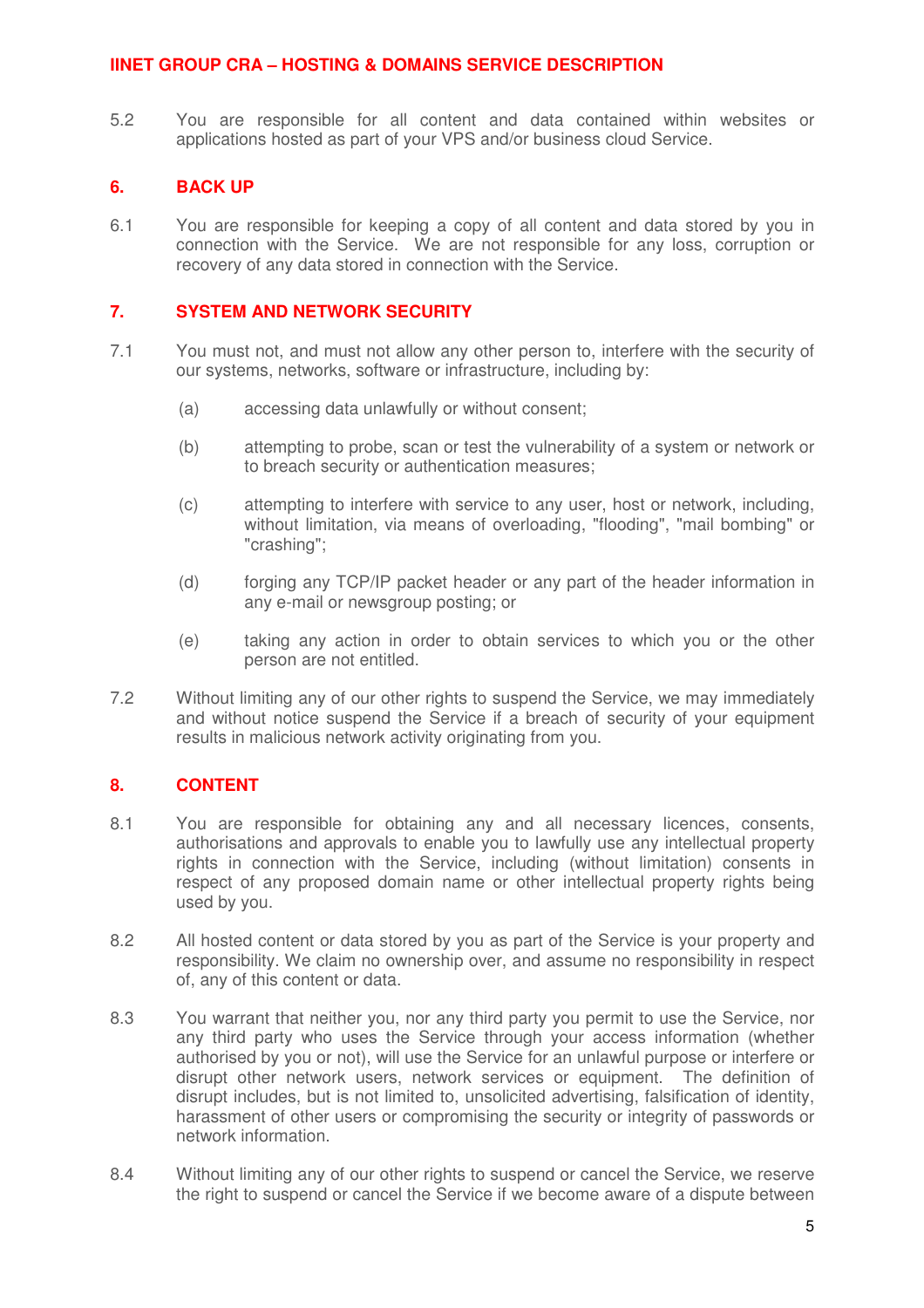you and any third party regarding content or data stored by you as part of the Service or a domain name that we host on your behalf.

### **9. SOFTWARE**

9.1 This clause 9 applies where we provide you with access to third party software as part of the Service (**Software**).

#### **Access**

9.2 We hereby authorise you to access the Software for the purposes of the Service via login details to be provided to you by us.

#### **Restrictions**

- 9.3 You must not, and must ensure that other persons do not:
	- (a) copy, translate, modify or develop the Software or merge all or any part of the Software with any other software;
	- (b) disassemble, de-compile, reverse engineer or otherwise attempt to discover or deduce the mechanism, methods of operation, specifications, source code, file formats or communications protocols used by the Software;
	- (c) alter, obscure, remove, interfere with or add to any of the trade marks, trade names, markings or notices affixed to or contained in the Software; or
	- (d) permit any other person to do any of the foregoing.
- 9.4 You will be solely responsible for the use, supervision, management and control of the Software to which access is provided as part of the Service.
- 9.5 You must ensure that, at all times when the Software is accessed by you that the Software is protected from misuse, damage, destruction or any form of unauthorised use.
- 9.6 You agree that you will comply with all Software licence terms and conditions notified by us from time to time (including updates to the existing terms and conditions).

## **10. IP ADDRESSES**

- 10.1 All IP addresses allocated to you with the Service are:
	- (a) the property of us and/or our Suppliers;
	- (b) allocated to you on a temporary basis; and
	- (c) not portable.
- 10.2 We may change an IP address allocated to you with reasonable notice. Where we do so, we will seek to minimise any inconvenience to you.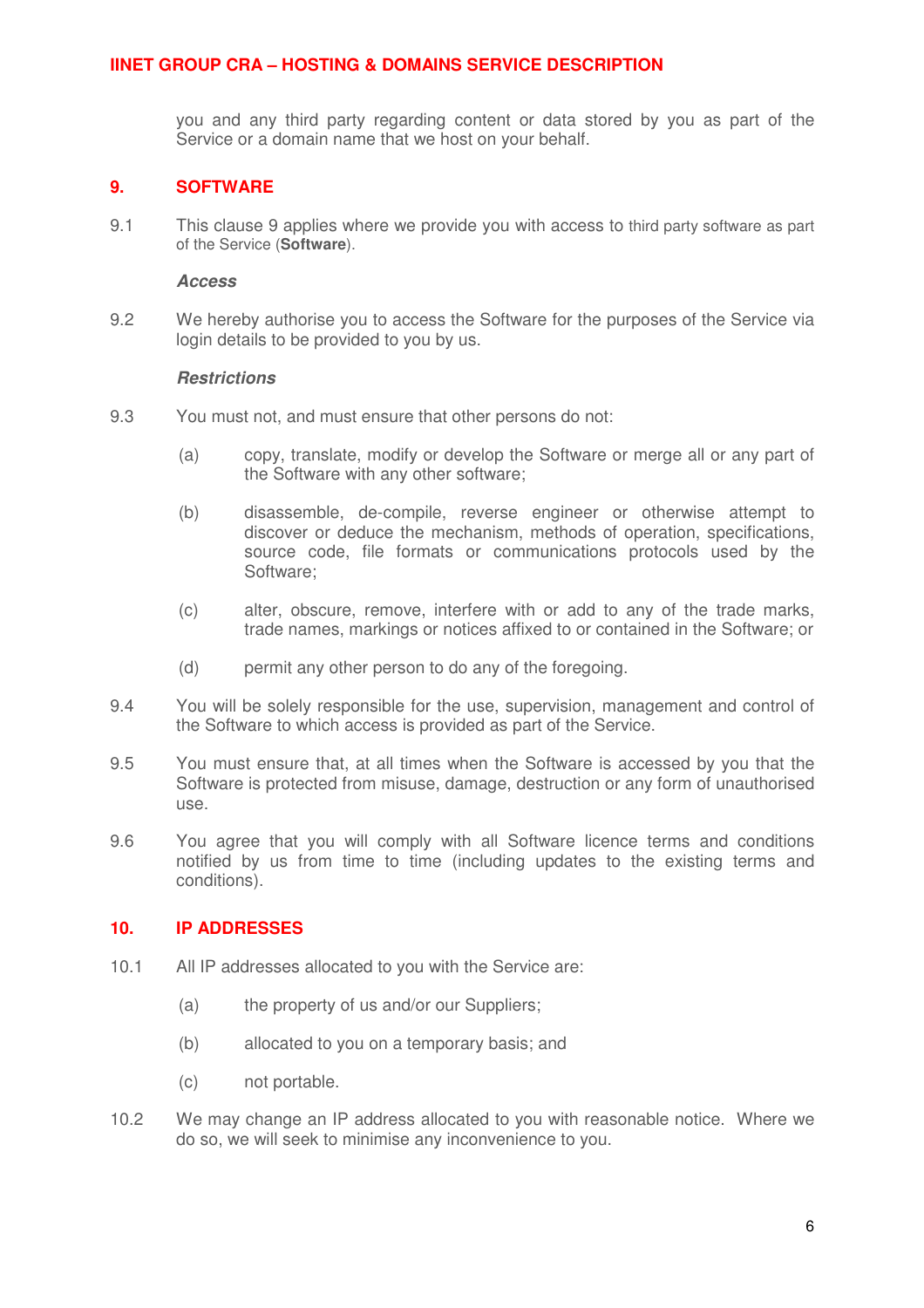10.3 Following termination of the Service, you will have no right to the IP addresses allocated to you. Any change that you need to make to your IP addresses following termination is your sole responsibility.

### **External (or Static) IP Addresses**

- 10.4 It is your responsibility to determine whether or not an external IP address is suitable or required. We reserve the right to refuse a request or withdraw an external IP address at our discretion.
- 10.5 Once an external IP address has been allocated to you, it cannot be changed except in exceptional circumstances.
- 10.6 From time to time, a new external IP address may be allocated to you (for example, due to unforeseeable circumstances, changes to your account or Service, moving interstate, etc). We will endeavour to maintain your external IP address where possible. However, we reserve the right to re-assign a different external IP address if we consider it necessary. We will provide you with 30 days' notice should there be any changes to your external IP address.
- 10.7 You are responsible for all traffic to and from the external IP address, including but not limited to malicious attacks (e.g. denial of service), and we will not be liable for any loss, damage or inconvenience caused as a result of an external IP address becoming compromised. Where required, you are responsible for reconfiguring any systems or devices and notifying any parties that may rely on the external IP address. If you are unable to do so yourself, it is your responsibility to arrange and pay for a contractor or technician to do so.
- 10.8 The external IP address allocated to you remains our property. If we determine that you are misusing the Service, the external IP address may be changed or removed.
- 10.9 You must pay the applicable charges for each external IP address allocated to you as set out in the Pricing Schedule.

## **11. TAKE-DOWN NOTICES**

- 11.1 If you receive any take-down notice or other direction relating to content or data stored on our server from the Australian Communication and Media Authority, the Telecommunications Industry Ombudsman or another regulatory authority, you must:
	- (a) notify us immediately; and
	- (b) promptly comply with the requests set out in the notice or direction.

## **12. INTELLECTUAL PROPERTY**

- 12.1 We and/or our Suppliers own all intellectual property rights in any documents, processes and/or software that we provide to you as part of the Service. To the extent that we own the intellectual property rights in that material, we grant you a non-exclusive, non-transferable licence to use that material solely for purposes of receiving and using the Service.
- 12.2 You must notify us immediately if you become aware of any infringement or suspected infringement of our intellectual property rights.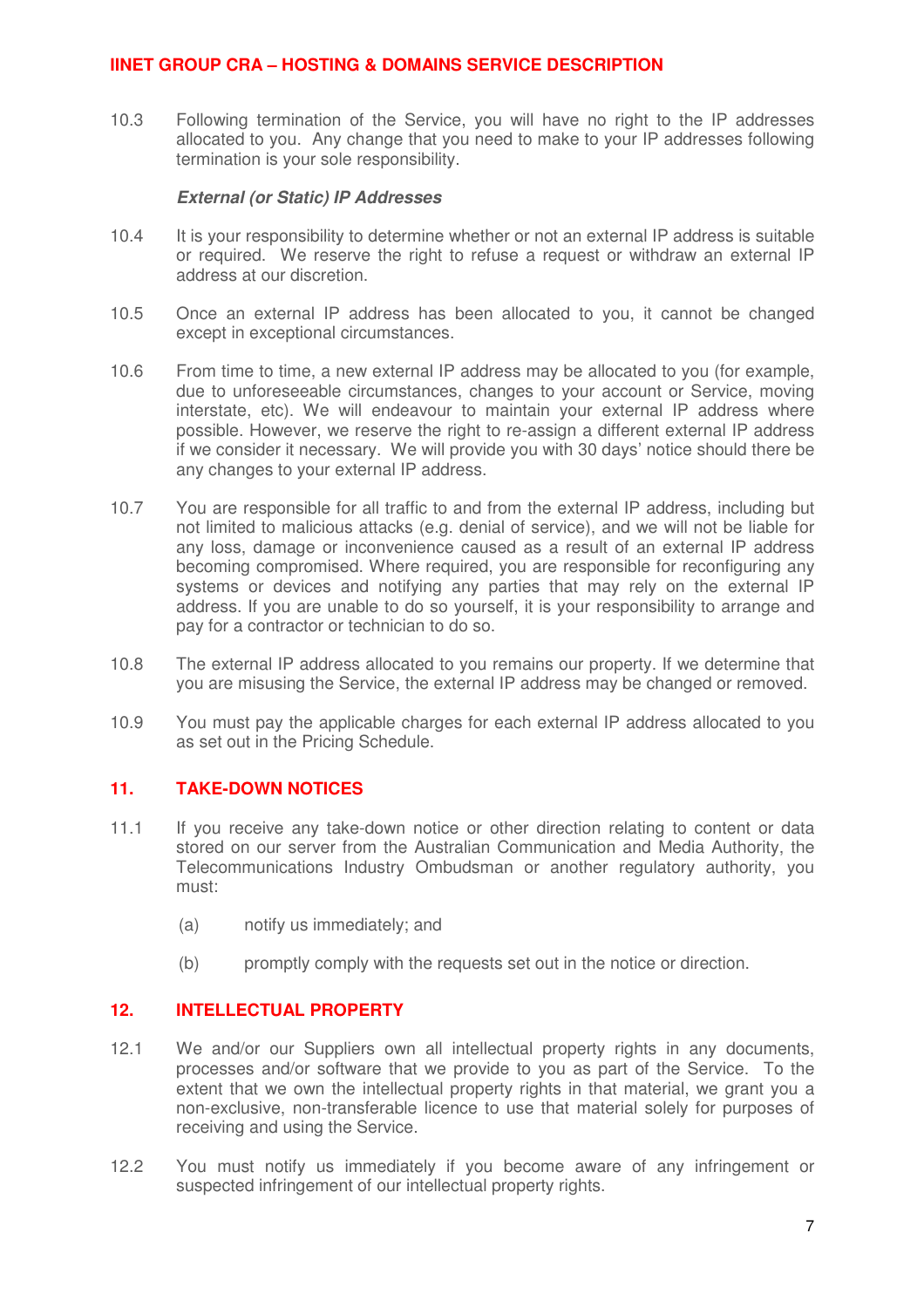### **13. SUSPENSION & CANCELLATION**

#### **Suspension**

13.1 If your Service is suspended in accordance with our CRA, any information hosted by us as part of the Service may be removed permanently or temporarily held subject to the cause of suspension being remedied.

#### **Cancellation**

13.2 If your Service is not subject to a contract term, you may cancel the Service without reason by giving us 30 days' notice.

### **14. LIMITATION OF LIABILITY**

14.1 Without limiting your rights in respect of any breach of an applicable Consumer Guarantee and to the maximum extent otherwise permitted by law, our aggregate liability to you under or in connection with this Service Description, whether in contract, tort (including negligence), by statute, for breach of a Consumer Guarantee, under an indemnity or otherwise at law or in equity, is limited to the total amount paid by you to us for the Service.

#### **15. INDEMNITY**

- 15.1 You indemnify us and and our respective officers, employees and agents (the **Indemnified**) from and against any loss, damages, costs or expenses suffered or incurred by, or awarded (or agreed to be paid by settlement or compromise) against, any of the Indemnified arising from or in connection with:
	- (a) use of the Service by you or any person whom you permit to use the Service or who accesses and uses the Service through your access information (whether authorised by you or not); or
	- (b) any third party claim that relates to data stored by us in connection with your account (including hosted content, any data stored on our storage platform and any software or configuration data you install on our service platform).
- 15.2 To the extent that the indemnities under clause 15.1 are in favour of our officers, employees and agents, we contract as trustee of the rights of those other persons under those indemnities.

## **16. PRIVACY AND SECURITY OF YOUR HOSTING AND DOMAINS SERVICE**

#### **Privacy Statement**

16.1 Our Privacy Statement, which can be found on our Website, applies to this Service Description.

### **Access to information we hold about you**

16.2 You agree that we may access, use and or disclose your account information and data stored by us in connection with your account if legally required to do so, or if it is reasonable necessary to: